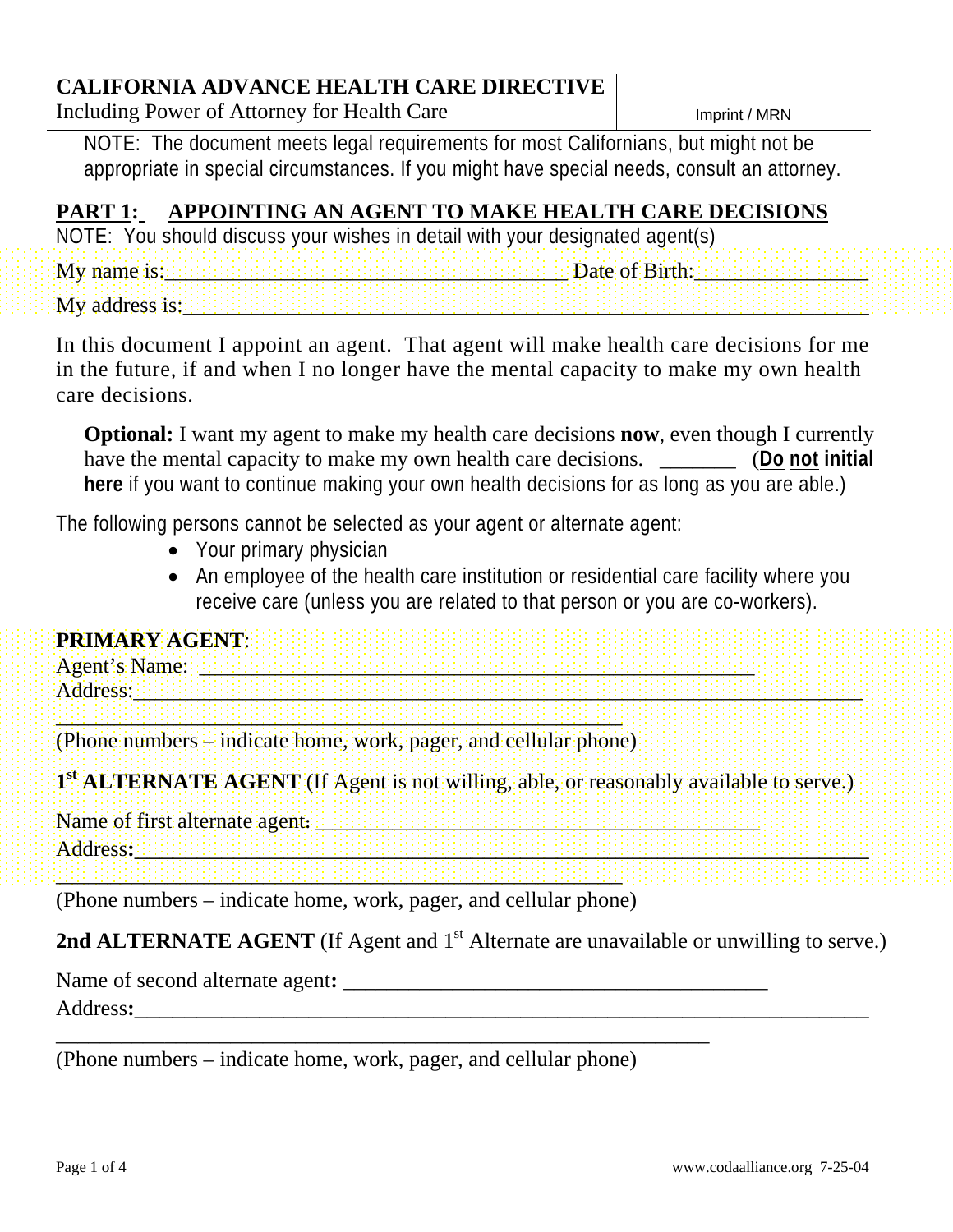### **WHAT MY AGENT MAY DO**

My agent will be allowed to make health care decisions for me just as I can presently make my own. For example, I give my agent my trust to make decisions (1) to accept or refuse treatment for me, including accepting or discontinuing food and fluid that is given through a tube into my stomach or into a vein; (2) to choose for me a particular physician or health care facility; and (3) to receive or review my medical information and records, or to permit release of my records for others' review. **Example 2018** (initial here)

### **WHAT MY AGENT MUST DO**

My agent shall make health care decisions for me by considering what I have written here, and by considering my other wishes. My agent will try to find out as much as he/she can about my wishes. If my agent does not know my wishes, he/she shall consider my personal values as much as possible and make decisions that he/she thinks are in my best interest. I ask that when my agent is trying to consider my values and prior wishes, that he/she talk to other loved ones who know me and care about me. \_\_\_\_\_\_\_(initial here)

The following individual(s) are to be EXCLUDED from any part of health care decisionmaking for me:  $\square$  No Exclusions  $\square$  is the distribution of the distribution of the distribution of  $\rangle$  (initial here)

# **AFTER MY DEATH**

My agent will be able to authorize an autopsy, donate all or part of my body, and/or determine the disposition of my remains. If I have written a will or made funeral arrangements, my agent should follow those instructions on what happens to my body after my death or other arrangements I have made. **If I want to make exceptions to this authority, I write them here** or in an attachment to this form:  $\Box$  No Exceptions  $\Box$  .  $\Box$  and  $\Box$  and  $\Box$  and  $\Box$  and  $\Box$  and  $\Box$  and  $\Box$  and  $\Box$  and  $\Box$  and  $\Box$  and  $\Box$  and  $\Box$  and  $\Box$  and  $\Box$  and  $\Box$  and  $\Box$  and  $\Box$  and  $\Box$  and  $\Box$  and  $\Box$  and  $\Box$  and  $\Box$  a

(Sign and date the attached pages when this document is witnessed.)

# **PART 2: HEALTH CARE INSTRUCTIONS** (Cross out the sections that do not apply)

I have made additional written instructions to my agent and attached them. (initial here) (Sign and date the attached pages when this document is witnessed.)

**TRUST IN AGENT:** The instructions I give to my agent are guidelines to assist him/her in making the best medical decisions for me. The subject of unacceptable treatments is a complex one. Whether I would or would not want a particular medical intervention might depend on context. At some point there might be a conflict between treatment instructions I have given and what my agent thinks best in circumstances that I could not have predicted. I trust that my agent will honor my goals and values. \_\_\_\_\_\_(initial here)

**PERSONAL CARE DECISIONS:** By my initials here I direct that my agent(s) named above authorize personal care on my behalf including, but not limited to, choice of residence, clothing, receipt of my mail, care for my personal belongings, care for my pet(s) if any, and all other decisions of a personal nature not included in the description of health care. (initial here)

Page 2 of 4 www.codaalliance.org 7-25-04 **DNR ORDER:** I have completed a Prehospital Do Not Resuscitate Form. \_\_\_\_\_\_(initial here)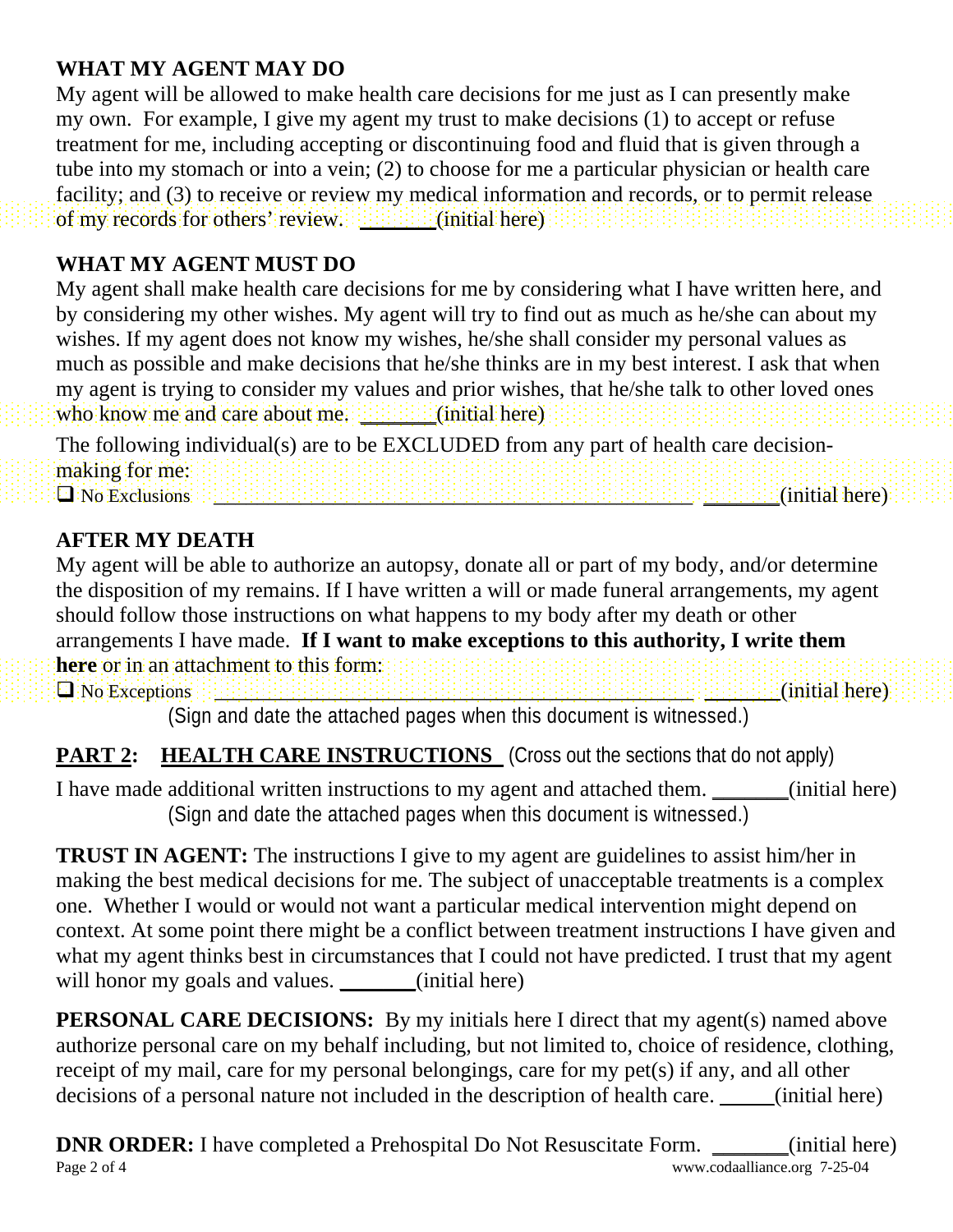**REVOCATION OF PREVIOUS DOCUMENTS:** I revoke any previously-executed Power of Attorney for Health Care, Individual Health Care Instruction, or Natural Death Act Declaration. I have the right to revoke this directive at a future date by creating a new one.

#### **PART 3: SIGNATURE OF PERSON WHO IS MAKING THIS DIRECTIVE**

Sign the document in the presence of the witnesses or the Notary.

 $\textsf{Date}: \textcolor{red}{\textcolor{blue}{\textbf{D}ate:}} \textcolor{red}{\textcolor{blue}{\textbf{D}et:}} \textcolor{blue}{\textcolor{blue}{\textbf{D}et:}} \textcolor{blue}{\textcolor{blue}{\textbf{D}et:}} \textcolor{blue}{\textbf{D}et:}} \textcolor{blue}{\textbf{D}et:}} \textcolor{blue}{\textbf{D}et:}} \textcolor{blue}{\textbf{D}et:}} \textcolor{blue}{\textbf{D}et:}} \textcolor{blue}{\textbf{D}et:}} \textcolor{blue}{\textbf{D}et:}} \textcolor{blue}{\textbf{D}et:}} \textcolor{blue}{\textbf{$ 

If the person making this directive is unable to write, have the person make a mark, have a witness write the name of the person making this directive and sign next page.

#### **PART 4: THIS DOCUMENT MUST EITHER BE NOTARIZED OR SIGNED BY TWO WITNESSES ON THE NEXT PAGE.**

**WITNESSES:** Certain individuals cannot serve as witnesses. Those rules are set forth in the following witness statements:

# **I DECLARE UNDER PENALTY OF PERJURY UNDER THE LAWS OF CALIFORNIA**

- (1) That the individual who signed or acknowledged this Advance Health Care Directive is personally known to me, or that the individual's identity was proven to me by convincing evidence.
- (2) That the individual signed or acknowledged this Advance Directive in my presence,
- (3) That the individual appears to be of sound mind and under no duress, fraud, or undue influence,
- (4) That I am **not** a person appointed as agent by this Advance Directive, and
- (5) That I am **not** the individual's health care provider, an employee of the individual's health care provider, the operator of a community care facility, an employee of an operator of a community care facility, the operator of a residential care facility for the elderly, nor an employee of an operator of a residential care facility for the elderly.

| <b>First Witness:</b> |                |           |
|-----------------------|----------------|-----------|
|                       | Name (printed) | Signature |
| Date:                 | Address:       |           |
| Second Witness:       |                |           |
|                       | Name (printed) | Signature |
| Date:                 | Address:       |           |

# **ONE OF THE PRECEDING WITNESSES ALSO MUST SIGN THE FOLLOWING DECLARATION:**

 $\textbf{Date}: \textcolor{red}{\textcolor{blue}{\textbf{1}}}\textcolor{blue}{\textcolor{blue}{\textbf{2}}}\textcolor{blue}{\textcolor{blue}{\textbf{2}}}\textcolor{blue}{\textcolor{blue}{\textbf{2}}}\textcolor{blue}{\textbf{2}}\textcolor{blue}{\textbf{2}}\textcolor{blue}{\textbf{2}}\textcolor{blue}{\textbf{2}}\textcolor{blue}{\textbf{2}}\textcolor{blue}{\textbf{2}}\textcolor{blue}{\textbf{2}}\textcolor{blue}{\textbf{2}}\textcolor{blue}{\textbf{2}}\textcolor{blue}{\textbf{2}}\textcolor{blue}{\textbf{2}}\textcolor{blue}{\textbf{$ 

I further declare under penalty of perjury under the laws of California that I am not related to the individual executing this advance health care directive by blood, marriage, or adoption, and, to the best of my knowledge, I am not entitled to any part of the individual's estate upon his or her death under a will now existing or by operations of law.